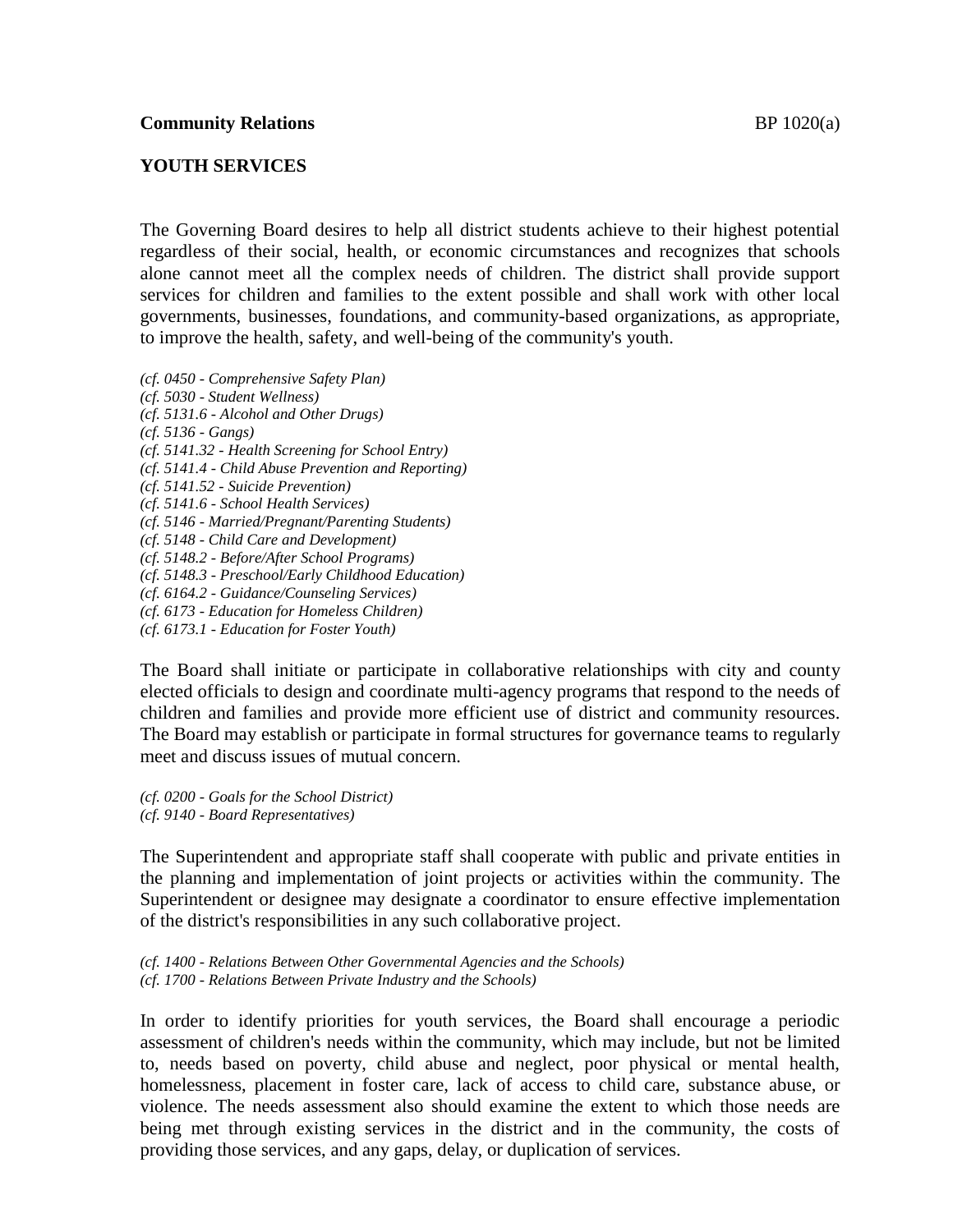## **YOUTH SERVICES** (continued)

The Board shall approve the services to be offered by the district, the resources that will be allocated to support collaboration, any use of school facilities for services, and any development or joint use of facilities with other jurisdictions.

*(cf. 1330 - Use of School Facilities) (cf. 3100 - Budget)*

All agreements with other agencies to coordinate services or share resources shall be in writing. The Board may establish joint powers agreements or memorandums of understanding, when feasible, to formalize the responsibilities and liabilities of all parties in a collaborative activity.

The Superintendent or designee shall work with interagency partners to explore funding opportunities available through each agency, state and national grant programs, and/or private foundations for youth service coordination and delivery.

In order to facilitate service delivery or determination of eligibility for services, the district may share information with other appropriate agencies with parent/guardian consent and in accordance with laws pertaining to confidentiality and privacy.

*(cf. 3553 - Free and Reduced Price Meals) (cf. 5125 - Student Records)*

The Board shall receive regular reports of progress toward the identified goals of the collaborative effort. The reports may include, but not be limited to, feedback from staff and families regarding service delivery, numbers of children and families served, specific indicators of conditions of children, and indicators of system efficiency and cost effectiveness.

*(cf. 0500 - Accountability)*

The Board shall communicate with the community about the district's collaborative efforts and the conditions of children within the schools. The Board may advocate for local, state, and national policies, programs, and initiatives designed to improve the conditions of children and youth.

*(cf. 1100 - Communication with the Public) (cf. 1160 - Political Processes) (cf. 9000 - Role of the Board)*

*Legal Reference: (see next page)*